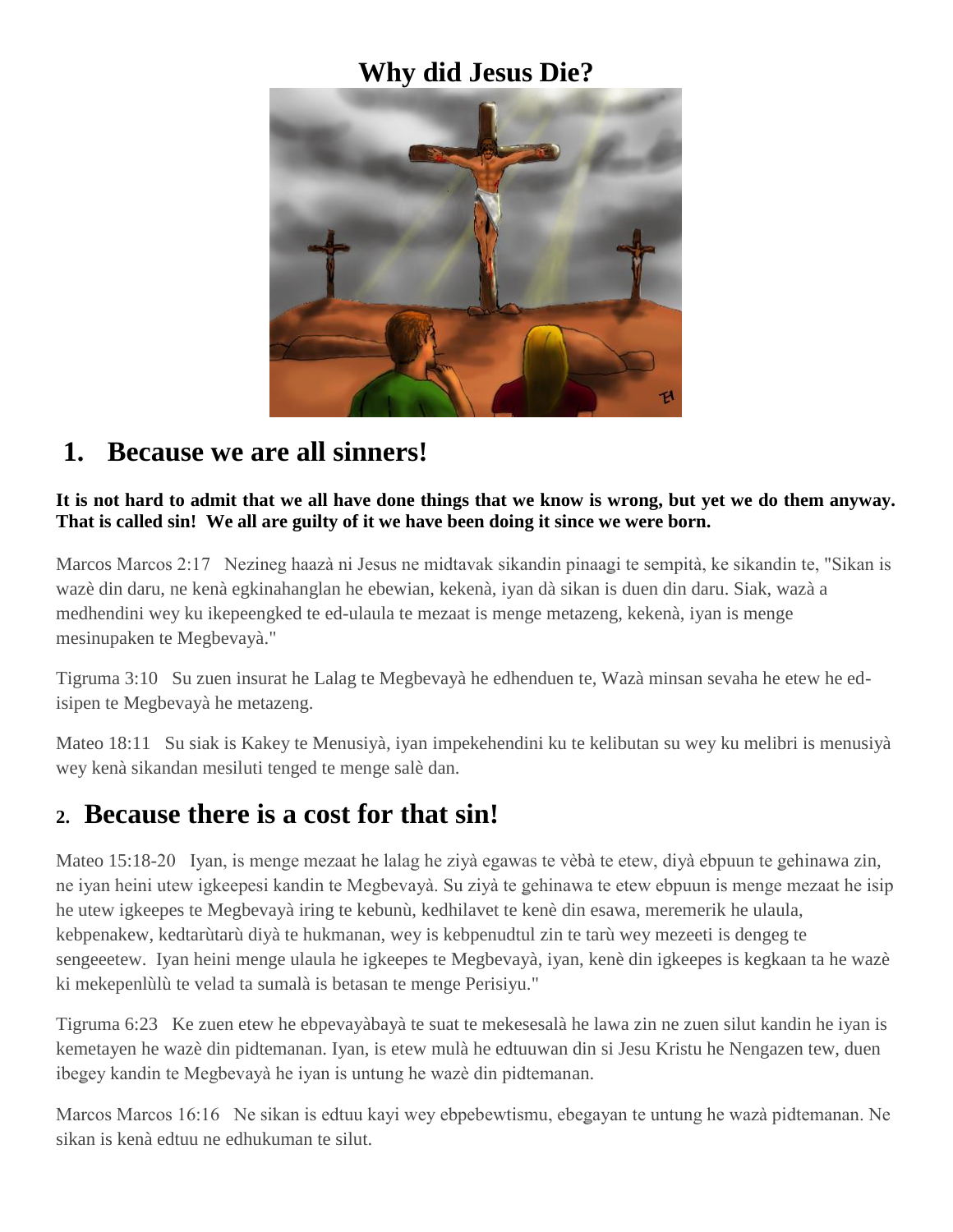

**There is a cost for that sin!**

## **3. Because Jesus died and paid for our sins on the cross!**

Mateo 1:21 Maama is id-anak din ne ngezani nu ki Jesus, he ke và dà egkeǥiya, Menluluwas, su iyan sikandin edlibri te menge etew he edsunud kandin wey kenè en sikandan siluti tenged te menge salè dan."

Tigruma 5:8 Iyan, is Megbevayà mulà, impeehè din is gagew zin kenitew su mibpehimatey si Kristu he elili kenitew zutun te timpu zengan te kemulu kiw pa ed-ulaula te mezaat.

Juan 3:16 Utew mahal ziyà te ǥehinawa te Megbevayà is tivuuk he menusiyà, ne tenged kayi minsan sikan is budtung he Anak din wazè din menuguni, kekenà, impehendini zin su wey is langun he edtuu kandin, kenà mesiluti is gimukud dan, kekenà, meveǥayi sikandan te untung he wazà pidtemanan.

Mateo 18:11 Su siak is Kakey te Menusiyà, iyan impekehendini ku te kelibutan su wey ku melibri is menusiyà wey kenà sikandan mesiluti tenged te menge salè dan.

### **4. Salvation is a free gift, not by good works. You must take God's word for it, and trust Jesus alone!**

Salvation is trusting and receiving Jesus Christ as your Savior. It's trusting in the fact that Jesus Christ died on the cross of Calvary to pay for your sins! It's realizing there is absolutely nothing whatsoever you can do to save yourself and *completely* trusting in Jesus Christ to save you! It's not any church that saves. It's not any baptism, not good works, not sacraments, not repenting, not praying through, not living a good life — **IT'S NOT ANYTHING YOU CAN DO!**

NENGEULAULA 4:12 Iyan dà si Jesus ebpekelibri te silut kenitew, ke si Pedro, su zini te tivuuk he kelibutan wazè en duma pa he ngazan he etew he ebpemeleveg he imbegey te Megbevayà.

TIG-IPISU 2:8-9 Su tenged dà te ǥaǥew zin kenita, midlibri ki zin te silut dutun te kebpeketuu ta. Wazè ki melibri pinaaǥi te kenita he vaal, 9kekenà, imbeǥey zà kenita is untung he wazè din pidtemanan. Ne tenged dutun, wazà etew he igkezantal zin is kedlibriya kandin te silut su kenà iyan is kandin he ked-ul-ulaha te meupiya ingkelibri zin.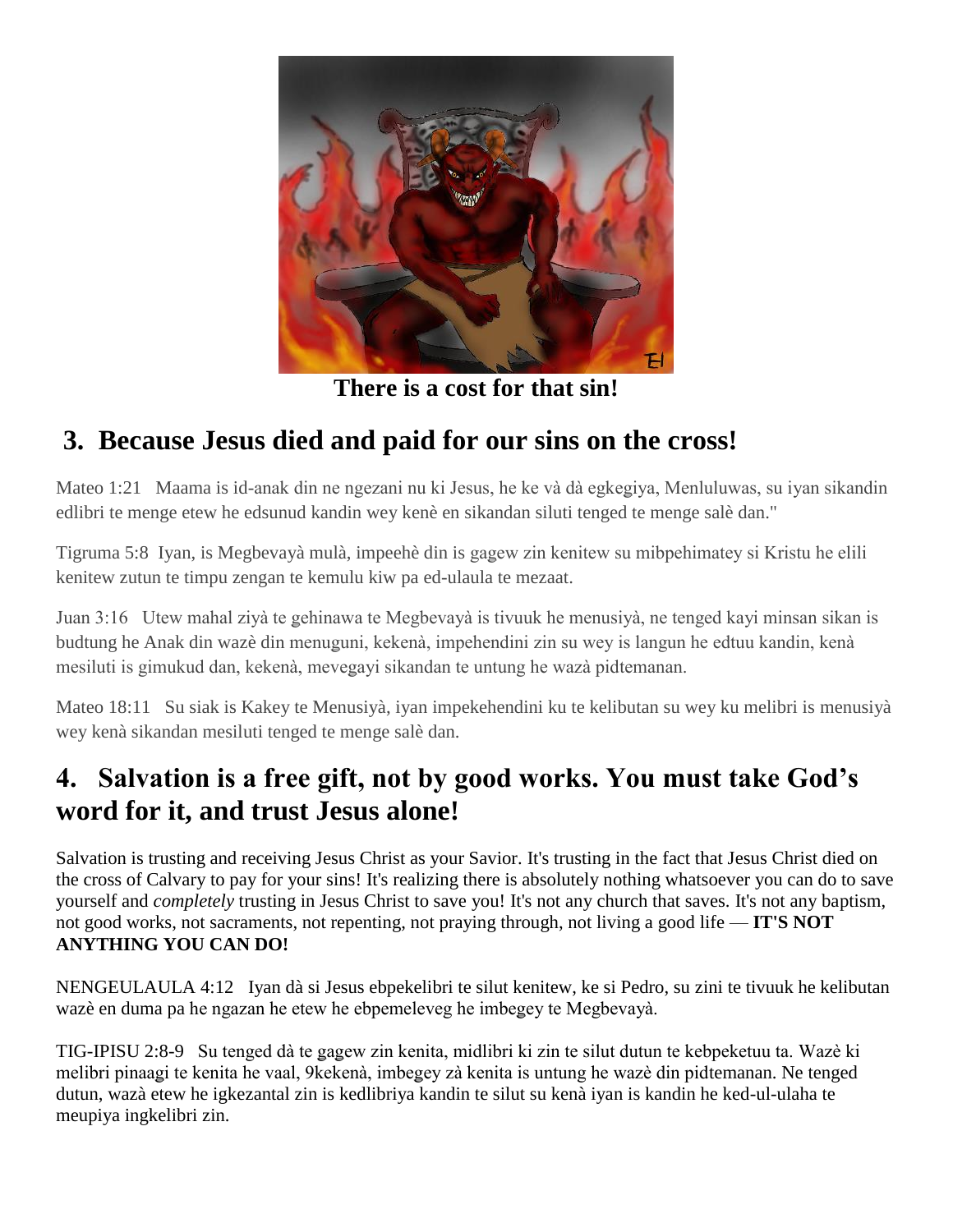Tito 3:5 midlibri ki zin te silut. Iyan ingkelibriya zin kenita is: kenà tenged te menge metazeng he ulaula he nehimu ta, kekenà, tenged dà te hizu zin kenita. Midlibri ki zin pinaaǥi te kedlumpiyuwi kenita he iyan is kebpeuman ta kebpaanak pinaagi te gehem te Wagas he Mulin-ulin he nekevegey kenita te vegu he untung.

# **5. We must put our faith and trust in Christ alone!**

Marcos Marcos 9:23 Ne midtavak si Jesus te, "Maan is id-insè nu ke zuen egkehimu ku? Ibegey te Megbevayà is minsan hengkey he ebuyuen te etew he zuen din kedtuu te Megbevayà."

Marcos Marcos 1:15 Ne ke sikandin te, "Iyan en heini timpu he egketuman sikan is nengetagnà dengan su meǥaan en edhadì keniyu is Megbevayà. Iniyuǥi niw en is memezaat he ulaula ne tuu kew te Meupiya he Tudtulanen."

Marcos Marcos 10:15 Benar is egkegiyen ku keniyu he ke zuen etew he kenà iring is kedsarig din te Megbevayà te kedsarig te zeisey he vatà, ne kenà egkehedian haazà is etew te Megbevayà."

Tigruma 10:9-10;13 Ne emun edtudtulen niw ziyà te zuma he iyan en Nengazen si Jesus, ne emun hustu is kedtuuwi niw he mibanhew sikandin te Megbevayà, egkelibri kew te silut te Megbevayà. Su pinaaǥi te isip ta ke edtuu ki ed-isipen ki te Megbevayà he metazeng, ne zutun ebpenudtulen ta ziyà te zuma is kedtuu ta ne human egkeheǥet is kedlibriya kenita te silut. Su zuen insurat he Lalag te Megbevayà he edhenduen te, Is minsan hentei he ebpetavang te Nengazen, edlibriyen sikandin te silut te Megbevayà.



**Put your faith in Christ alone!**

*If you want to accept Jesus Christ as your Savior and receive forgiveness from God, here is prayer you can pray. Saying this prayer or any other prayer will not save you. It is only trusting in Jesus Christ that can provide forgiveness of sins. This prayer is simply a way to express to God your faith in Him and thank Him for providing for your forgiveness.*